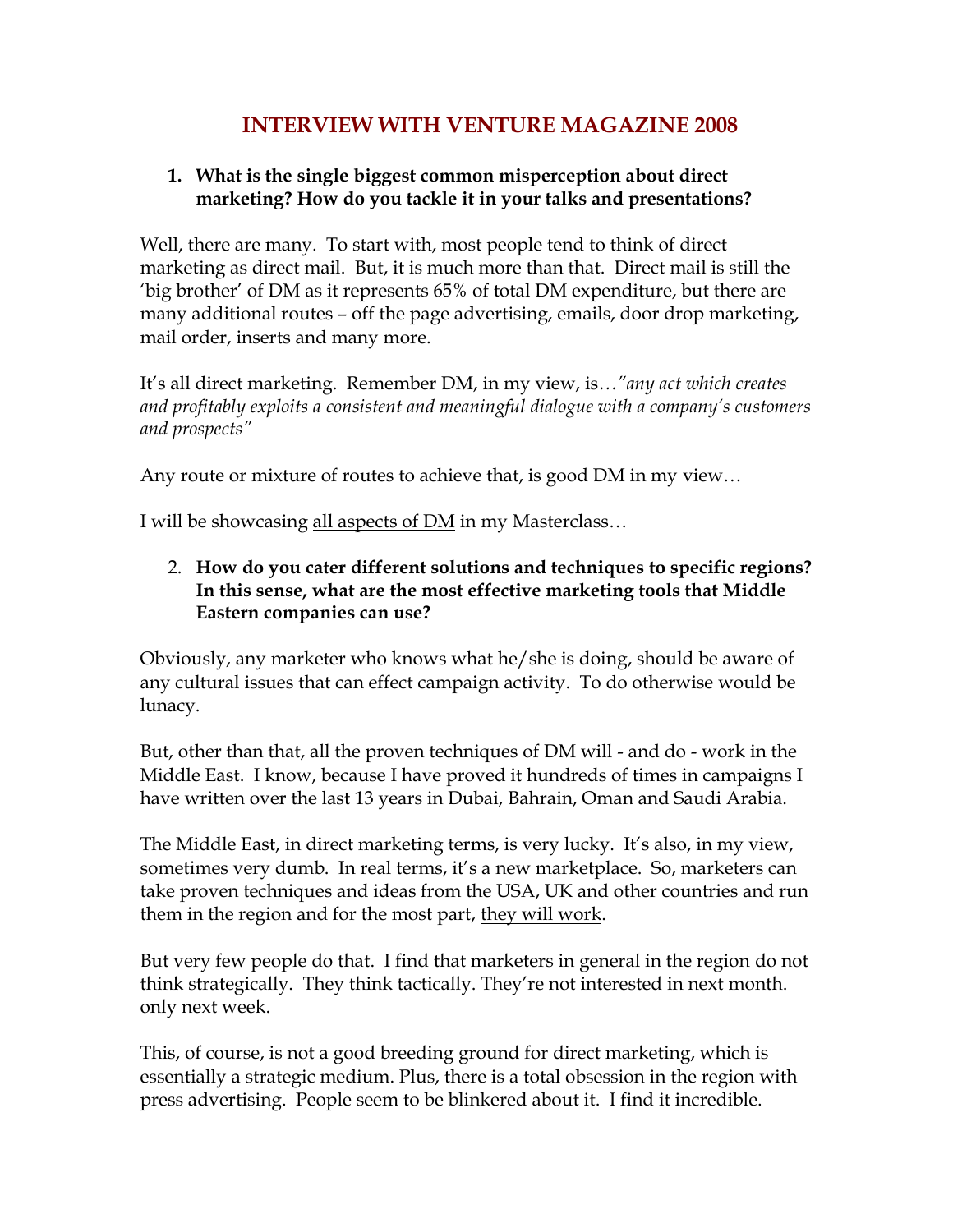**3. There has been a lot of controversy surrounding "Influential" marketing lately. You declare the mass market dead on your website. Why? Do you think targeting influential people who will likely do your job for you via word of mouth is more affective? And why do you think that is?** 

I assume by your question, you mean 'viral marketing'? This has originated because of the vast power of the Internet and, if you get it right, it can be very effective.

But of course, word of mouth has always been powerful. Way before the Internet was even thought of.

The mass market is dead. I know, because I was at its funeral many years ago. People have always been and will always be, individuals. Every one of us is unique, different, separate and apart from anyone else.

Mass marketing methods cannot address this.

Yet people still try. Especially in the Middle East region. Some of the advertising agencies in the area are dinosaurs.

They don't know how to address individuality, so they continue to waste client budgets on mass media. And, staggeringly, they continue to suggest that this is the way to market, advertise and promote a product or service.

It used to be like this in the USA and UK until the late 60's.

Then, the computer burst on to the scene. Rick Fizdale, Leo Burnett's chairman, said, *"The database will prove to be a more powerful marketing tool than television ever was".* This echoed John Naisbitt's comment in his book *Megatrends*, *"The key to marketing in the future will not be primarily distribution, but information".*

How many clients have good customer databases in the Middle East? Literally a handful. How many agencies recommend they build one? You could probably count them on one hand.

I rest my case…

What you have to remember now, is this :

Our targets are individuals, not an amorphous mass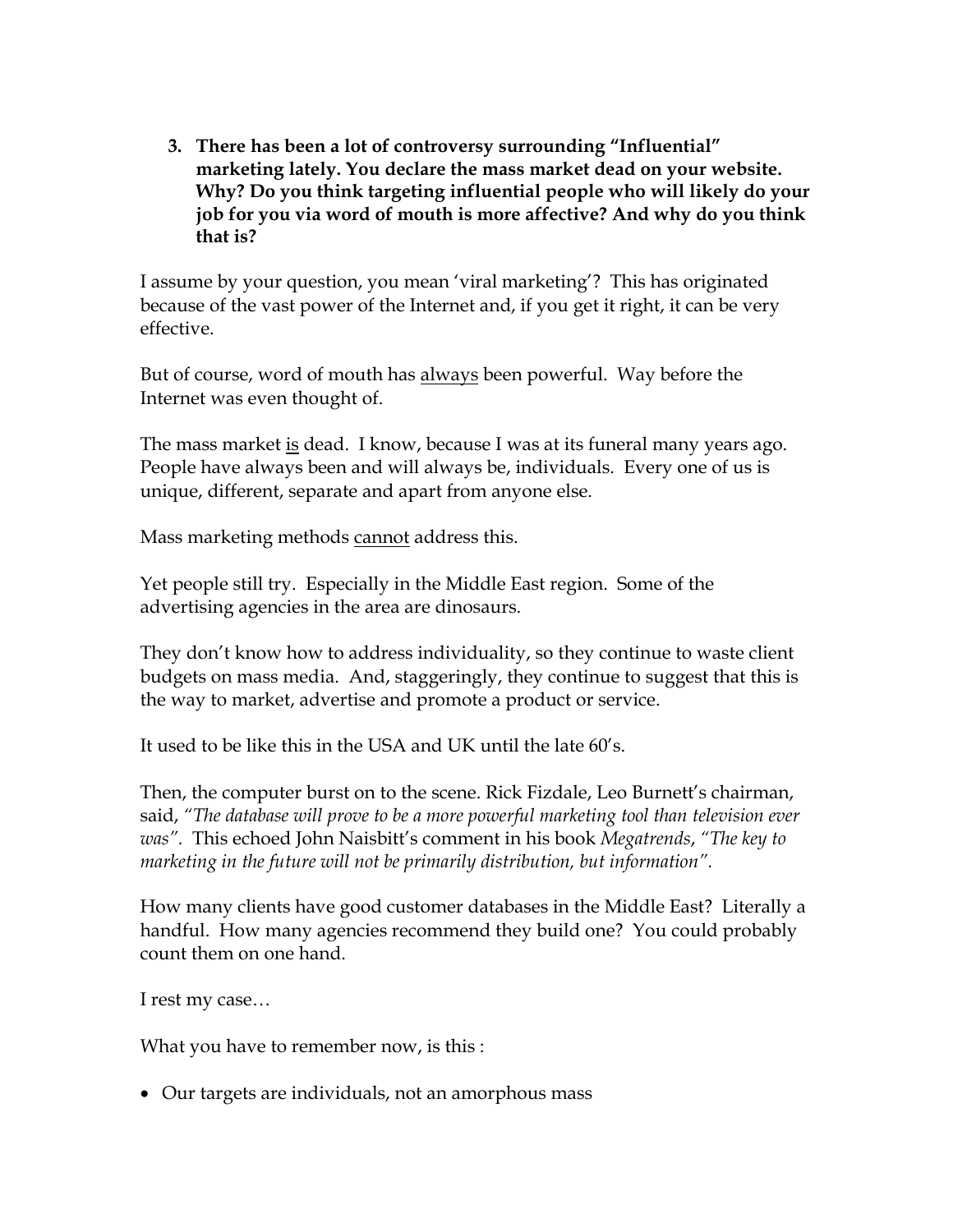- We have to test, find out what works best and fine tune
- We must think strategically in marketing
- It is vital to recognise that everything in the market today is about smaller and smaller, more defined and segmented interest groups".

That's why mass marketing is dead…

## **4. In your experience, is there too little or too much spent on marketing?**

There is too much spent by people who do not know what they're doing. Our industry is in a lot of trouble because of it. So much money is wasted by charlatans, masquerading as knowledgeable practitioners.

It makes me so angry…

You need to spend enough to get the job done. And this can mean continuing fights with the FD and other boring pin stripes who don't want to give marketers the money they need. When this happens, I always tell them to use this quote:

*"Not spending enough money on your marketing programme, is just like buying an airline ticket half way to the Far East. You will spend a lot, but you don't get where you want to go."*

#### **5. With the advances of technology and ways to reach audiences (SMS and Email), where you draw the line between marketing and SPAM? How do marketers avoid the SPAM label?**

Once again, it's all about knowledge. It about studying. Finding out what works and what doesn't – and why. No one studies. SPAM is a curse. It is damaging email effectiveness enormously.

I know several large clients that are pulling out of email marketing in prospect terms, completely. It just isn't working.

SMS is a youth tool. Anyone over 25 that I know that receives an SMS, would blow a fuse. It can be effective, but you have to be very careful with it. Most people are not.

Ironically enough, it's more popular in the Middle East than anywhere else, yet I noticed recently in Dubai, that there's a groundswell of opinion starting to appear against it already.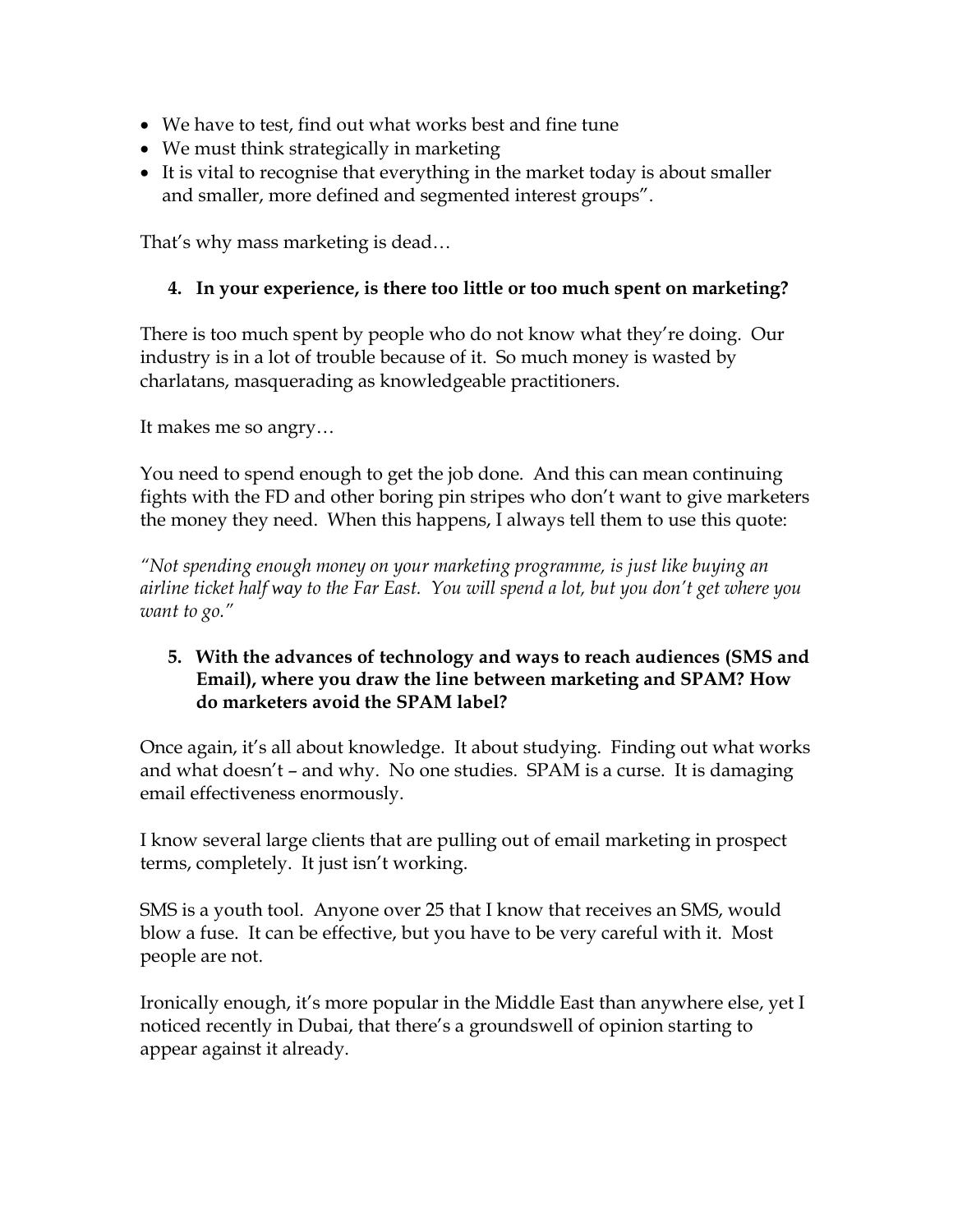## **6. What precautions would you give marketers to safeguard them from damaging their brand?**

Hire people who know what they're doing.

And, be careful. Don't be seduced by the agency with a big name over the door. It doesn't mean a thing. I know of some creative directors in the Middle East - of big multi-national agencies - who haven't even heard of John Caples, Claude Hopkins or David Ogilvy - let alone read anything from any of them.

If it wasn't so serious, it would be funny…

## **7. Do certain industries (e.g shopping malls, clothing and apparel) do better with certain direct marketing mediums (e.g email, inserts, and flyers)? Are there any interesting patterns that you have seen in the industry? Do they make any sense?**

Retail was slow to catch to the DM revolution. But when it did, it found out that the medium delivered a better return on marketing investment than any other route. I have a number of retail clients here in the UK and a few in the Middle East, including one big shopping mall in Dubai.

They are all doing fantastic business using direct marketing. In fact, we won an award in Dubai recently with Lamcy Plaza.

But good direct marketing, created by people who know what they are doing will work in any sector.

**8. In one of your articles, you state that "ads created in the Middle East, seem, for some reason, to be amongst the worst anywhere in the world." Can you elaborate on what makes our region the world's armpit when it comes to advertising? Is that the reason why you keep coming to the region?** 

Simply this. Agencies in the region think that advertising is about entertainment.

It's not. It's about SELLING! There isn't a client alive today that gives his valuable marketing budget to an agency, with the brief "Go and entertain my customers"

Listen to what the legend David Ogilvy said on this very subject: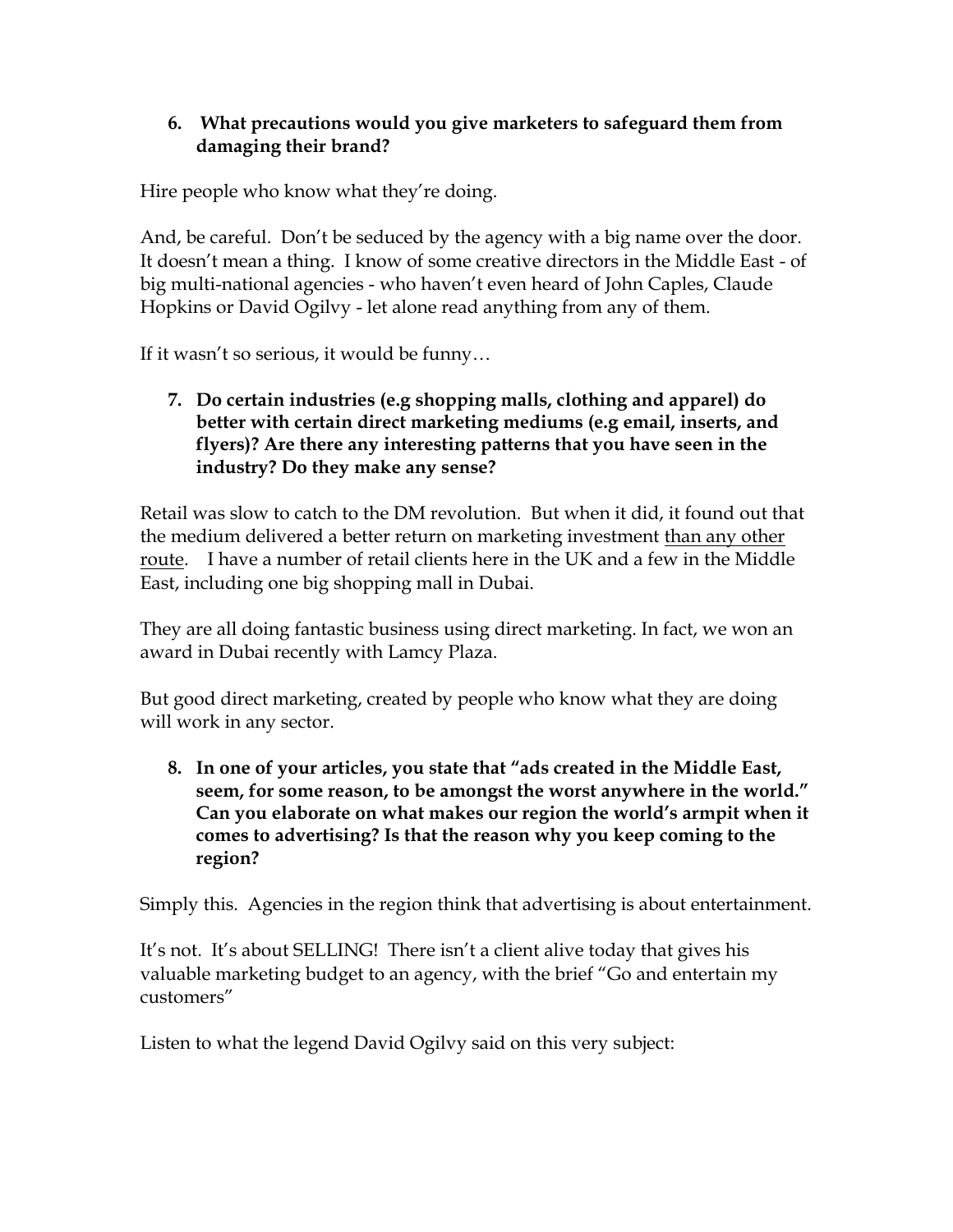*"I keep on beating the drum for advertising that sells...and flogging those who think that advertising is entertainment. I will go to my grave believing that advertisers want results and that the advertising business may go to its grave believing otherwise..."*

Yet in the Middle East, agencies continue to waste client's money. Emirates inflight magazine is a laugh a minute for me.

Every couple of pages you'll find an ad that is so bad, it defies logic. The reason, as I have said earlier in this interview, is, no one studies the art of communication in the Middle East. They still think pretty pictures sell.

They don't by the way…it's words that do the selling…

There will be much more on this in the Masterclass…

## **9. Would you classify marketing as a science or an art? And why would you classify it as such? Do people get it wrong because of lack of talent, or lack of studying?**

I wouldn't class it as either. Marketing is a skill. Some have it, some don't - it's the same as anything else.

The best marketers normally are those that think and breathe customers. Because that's what it's all about now. The customer is in control.

Not the brand. Not the agency. And certainly not the mission statement.

Meaningful marketing means giving your customers access and listening to and acting on, what they tell you. Anything else, is a waste of time, because, if you don't provide the service they want, they'll go elsewhere.

#### **10. According to your writings, direct marketing is suffering – mainly as a result of SPAM and Junk mail. You identify inexperienced professionals and dull creative and copy as the main reasons behind this. At this point, what can be done to salvage the industry?**

How long have you got?

We have to get more professional. We have to study and learn a lot more. We have to immerse ourselves in our profession. We have to test, test and test again. We have to rid this business of charlatans. We have to learn how to communicate to smart, savvy audiences. We have to learn how to write. We have to learn how creative works. And this is just Chapter One…